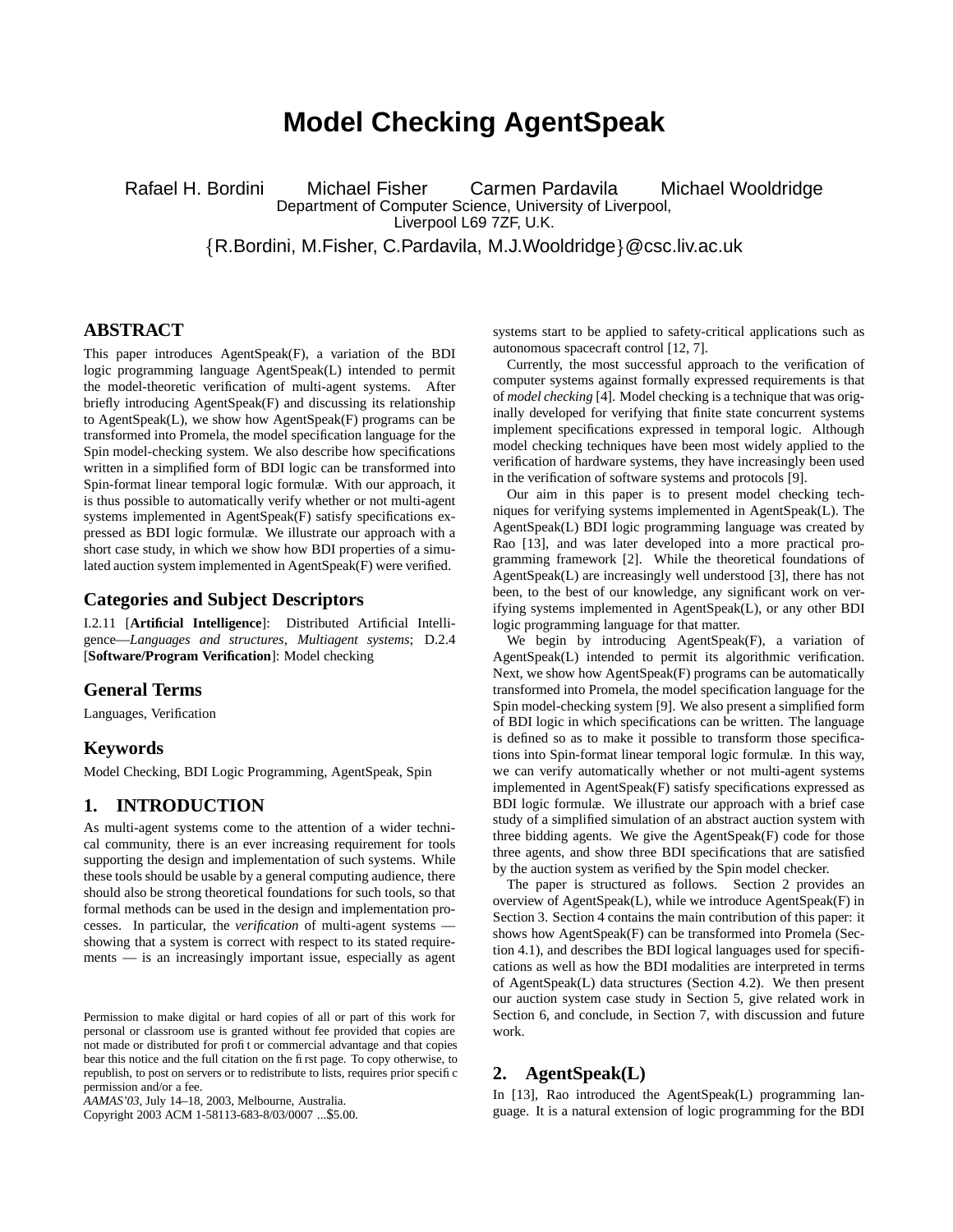agent architecture, and provides an elegant abstract framework for programming BDI agents. In this paper, we only give a very brief introduction to AgentSpeak(L); see [13, 3] for more details.

An AgentSpeak(L) agent is created by the specification of a set of base beliefs and a set of plans. A *belief atom* is simply a firstorder predicate in the usual notation, and belief atoms or their negations are *belief literals*. An *initial set of beliefs* is just a collection of ground belief atoms.

AgentSpeak(L) distinguishes two types of goals: *achievement goals* and *test goals*. Achievement goals are predicates (as for beliefs) prefixed with the '!' operator, while test goals are prefixed with the '?'operator. Achievement goals state that the agent wants to achieve a state of the world where the associated predicate is true. (In practice, these start off the execution of *subplans*.) A *test goal* states that the agent wants to test whether the associated predicate is a belief (i.e., whether it can be unified with that agent's base beliefs).

Next, the notion of a *triggering event* is introduced. It is a very important concept in this language, as triggering events define which events may initiate the execution of plans; the idea of *event*, both internal and external, will be made clear below. There are two types of triggering events: those related to the *addition* ('+') and *deletion* ('-') of mental attitudes (beliefs or goals).

Plans refer to the *basic actions* that an agent is able to perform on its environment. Such actions are also defined as first-order predicates, but with special predicate symbols (called *action symbols*) used to distinguish them. The actual syntax of AgentSpeak(L) programs is based on the definition of plans, below. Recall that the designer of an AgentSpeak(L) agent specifies a set of beliefs and a set of plans only.

If e is a triggering event,  $b_1, \ldots, b_m$  are belief literals, and  $h_1, \ldots, h_n$  are goals or actions, then  $e : b_1 \& \ldots \& b_m$ - ; . . . ; . is a *plan*. An AgentSpeak(L) plan has a *head* (the expression to the left of the arrow), which is formed from a triggering event (denoting the purpose for that plan), and a conjunction of belief literals representing a *context* (separated from the triggering event by ':'). The conjunction of literals in the context must be satisfied if the plan is to be executed (the context must be a logical consequence of that agent's current beliefs). A plan also has a *body*, which is a sequence of basic actions or (sub)goals that the agent has to achieve (or test) when the plan is triggered.

Although the interpretation of AgentSpeak(L) programs is not explained here, some of the related notions are given next. *Intentions* are particular courses of actions to which an agent has committed in order to achieve a particular goal: each intention is a stack of *partially instantiated plans*, i.e., plans where some of the variables have been instantiated. An *event*, which may trigger the execution of a plan, can be *external*, when originating from perception of the agent's environment, or *internal*, when generated from the agent's own execution of a plan (e.g., an achievement goal within a plan body is a goal-addition event which may be a triggering event). Formally, an event is a pair  $\langle te, i \rangle$ , where  $te$  is a triggering event and  $i$  is an intention. For internal events,  $i$  is the intention which generated the event, and for external events is T (the *true intention*).

An AgentSpeak(L) *agent* is formally defined by a tuple  $\langle E, B, P, I, A, S_{\mathcal{E}}, S_{\mathcal{O}}, S_{\mathcal{I}} \rangle$ , where E is a set of events, B is a set  $\bigcup_{i=1}^{+\infty}$ of base beliefs, P is a set of plans, I is a set of intentions, and A is a set of actions (where the actions the agent decides to execute are inserted). The selection function  $S_{\mathcal{E}}$  selects an event from the set E; the selection function  $\mathcal{S}_{\mathcal{O}}$  selects an option or an applicable plan from a set of applicable plans; and  $S_{\mathcal{I}}$  selects an intention from the set  $I$  (the chosen intention is then executed).

## **3. AgentSpeak(F)**

Recall that our main goal in this research is to facilitate model checking of AgentSpeak(L) systems. But model checking as a paradigm is predominantly applied to *finite state* systems. A first key step in our research was thus to restrict AgentSpeak(L) to finite state systems: the result is AgentSpeak(F), a finite state version of AgentSpeak(L).

In order to ensure that systems to be model-checked are finite state, the maximum size of types, data structures, and communication channels must be specified. This means that, for a translator from AgentSpeak(L)-like programs into a model checking system to work, a series of parameters stating the expected maximum number of occurrences of certain AgentSpeak(L) constructs need to be given. The list below describes all the parameters needed by our automatic translator.

- $M_{Term}$ : maximum number of *terms* in a predicate or an action (i.e., the maximum arity for a predicate or action symbol);
- $M_{Coni}$ : maximum number of *conjuncts* (literals) in a belief forming a plan's context;
- $M_{Var}$ : maximum number of different *variables* in a plan;
- $M_{Inst}$ : maximum number of *instances* (entries) in the belief base of the same predicate symbol at a time;
- $M_{Bel}$ : maximum number of *beliefs* an agent can have at any moment in time in its belief base;
- $M_{Ev}$ : maximum number of pending *events*, i.e., the maximum number entries in the event queue that an agent will store at a time; this should be set by considering how dynamic the environment is expected to be;
- $M_{Int}$ : maximum number of *intended means* at a time; that is, the number of different instances of plans rather than the number of stacks of plans in the set of intentions;
- $M_{Act}$ : maximum number of *actions* requested by the agents that may have to wait for the environment to handle;
- $M_{Msq}$ : maximum number of *messages* (generated by inter-agent communication) that an agent can store at a time.

Note that the first three parameters  $(M_{Term}, M_{Conj}, \text{and})$  $M_{Var}$ ) are inputs to the automatic translator, but they could be determined purely by syntactic processing. The others are restrictions on the data structures used in an AgentSpeak(L) interpreter, as explained in Section 4.1. Some of these parameters will be used in the syntax of AgentSpeak(F), as seen below.

The grammar in Figure 1 gives the syntax of AgentSpeak(F). In that grammar, P stands for any predicate symbol and A for any action symbol. Terms  $t_i$  associated with them are either constants or variables. As in Prolog, an uppercase initial letter is used for variables and lowercase for constants and predicate symbols (c.f., Prolog atoms). Note that first order terms (c.f., Prolog structures) are not allowed in the present version of AgentSpeak(F); the next section discusses this restriction further.

There are some special action symbols which are denoted by an initial '.' character (they are referred to as internal actions in [2]). The action '.send' is used for inter-agent communication, and is interpreted as follows. If an AgentSpeak(F) agent  $l_1$  executes .send( $l_2$ , ilf,  $at$ ), a message will be immediately inserted in the mailbox of agent  $l_2$ , having  $l_1$  as sender, illocutionary force ilf, and propositional content  $at$  (an atomic AgentSpeak(F) formula). At this stage, only three illocutionary forces can be used: tell, untell, and achieve (unless others are defined by the user). They have the same informal semantics as in the well-known KQML agent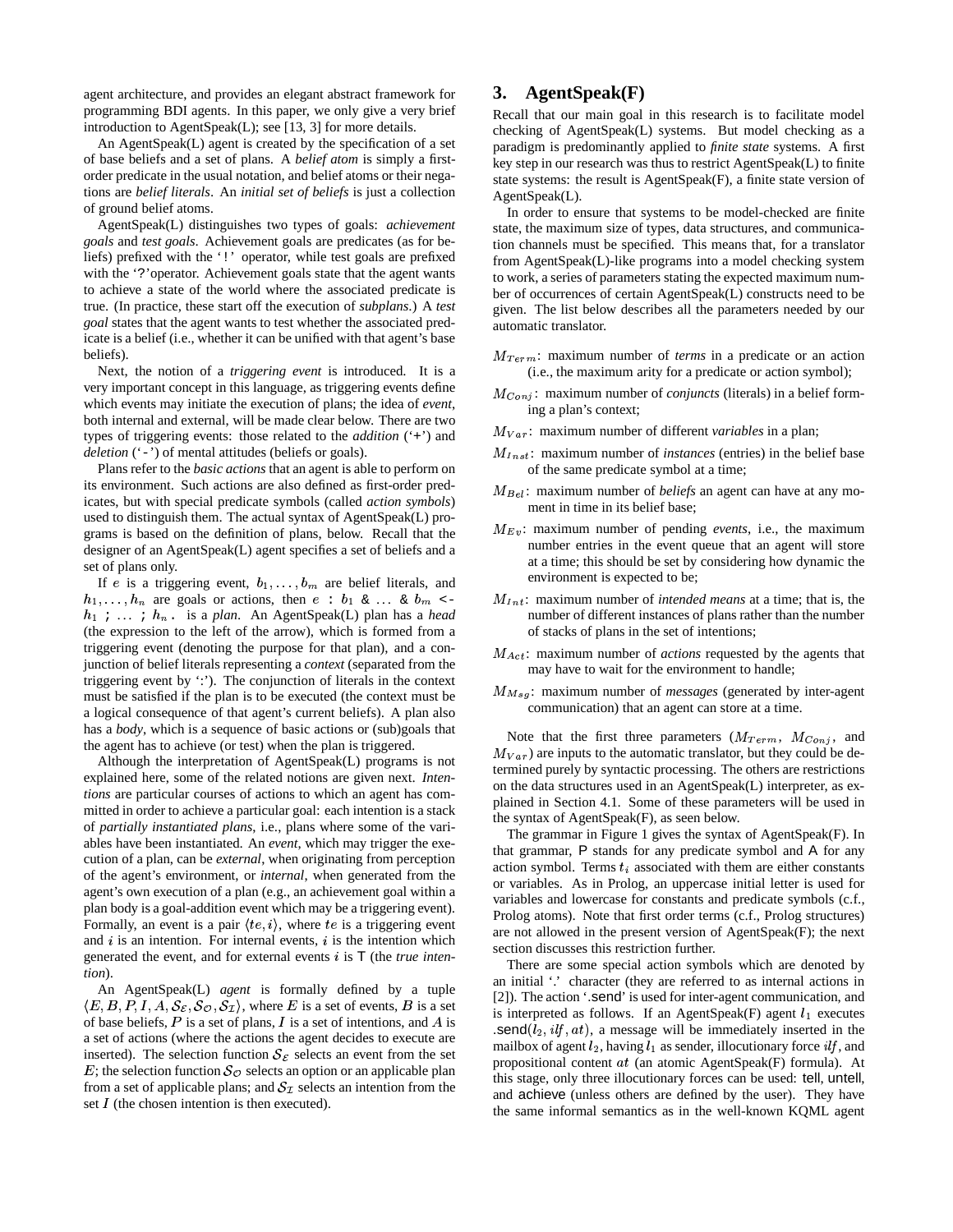|                  | $ag \quad = \quad bs \quad ps$                       |                            |  |
|------------------|------------------------------------------------------|----------------------------|--|
|                  | $bs = at_1$ , $at_n$ ,                               | $(0 \leq n \leq M_{Bel})$  |  |
|                  | $at ::= P(t_1, \ldots, t_n)$                         | $(0 \le n \le M_{Term})$   |  |
| ps               | $\cdots = p_1$ $p_n$                                 | (n>1)                      |  |
| $\boldsymbol{p}$ | $\therefore$ te : ct <- h.                           |                            |  |
|                  | $te \quad ::= \quad +at \quad   \quad -at$           |                            |  |
|                  | $+q$ $-q$                                            |                            |  |
|                  | $ct = at$ true                                       |                            |  |
|                  | not ( $at$ )                                         |                            |  |
|                  | $ct_1$ & $\ldots$ & $ct_n$                           | $(1 \le n \le M_{Coni})$   |  |
|                  | $h$ : $= A(t_1, \ldots, t_n)$                        | $(0 \leq n \leq M_{Term})$ |  |
|                  | $g \mid u \mid h \cdot h$                            |                            |  |
| g                | $2at$<br>$\mathbf{r} = -\mathbf{i} a t$              |                            |  |
| u                | $\mathbf{r} = -\mathbf{r} \cdot \mathbf{r}$<br>$-at$ |                            |  |

**Figure 1: The Syntax of AgentSpeak(F)**

communication language. In particular, achieve corresponds to including  $at$  as a goal addition in the receiving agent's set of events; tell and untell change the belief base and the appropriate events are generated. These communicative acts only change an agent's internal data structures after user-defined trust functions are checked. There is one specific trust function for belief changes, and another for achievement goals. The latter defines a power relation (as other agents have power over an agent's goals), whereas the belief trust function simply defines the trustworthiness of information sources.

Another internal action symbol that is available is .print, which takes a string as parameter and is used for agents to print out messages. Other pre-defined internal actions are, for example, used for conditional operators and arithmetic operations.

Syntactically, the main difference between AgentSpeak(F) and AgentSpeak(L) is that first order terms are not allowed, and there are the informed limits on the number of beliefs, terms, and conjuncts indicated by the use of  $M_{Bel}$ ,  $M_{Term}$ , and  $M_{Conj}$  above. There is also the limit on the number of variables in a plan  $(M_{Var})$ which was not made explicit in the grammar. Note, however, that  $M_{Bel}$  is the maximum number of beliefs in the belief base at any moment during the agent's execution, not just the maximum number of initial beliefs.

We now consider other restrictions of AgentSpeak(F) in relation to AgentSpeak(L). Our current implementation imposes some restrictions on certain features of AgentSpeak(L). In particular, it is presently not possible to use: (i) uninstantiated variables in triggering events; (ii) uninstantiated variables in negated literals in a plan's context (as originally defined by Rao [13]); (iii) the same predicate symbol with different arities (at present, the different predicates would be treated as the same, with either random extra arguments or ignoring some of them); (iv) first order terms (rather than just constants and variables).

The first restriction means that an achievement goal cannot be called with an uninstantiated variable (a usual means for a goal to return values to be used in the plan where it was called). However, as mentioned in [10], this restriction can be overcome by storing such values in the belief base, and using test goals to retrieve them. Hence, syntactic mechanisms for dealing with this restriction can be implemented (i.e., this problem can be solved by preprocessing).

As for the second restriction, the interpreter presented in [2] allows for uninstantiated variables in negated literals. However, this was not allowed in Rao's original definition of AgentSpeak(L), as it complicates slightly the process of checking a plan's context. Thus, the second restriction is not an unreasonable one.

## **4. MODEL CHECKING AgentSpeak(F)**

 how AgentSpeak(F) programs can be translated into Promela, the We now move on to the key contribution of this paper: we describe model specification language for the Spin model checker. We then describe the logical language used to specify BDI properties of multi-agent systems written in AgentSpeak(F). Throughout this section, we presuppose some familiarity with Promela [9], as space restrictions prevent a detailed account here.

## **4.1 Promela Model of AgentSpeak(F)**

A summary of the Promela model of an AgentSpeak(F) interpreter (i.e., for one agent) is shown in Figure 2. Each identifier used in the  $AgentSpeak(F)$  source code (i.e., identifiers for predicate and action symbols and for constants) is defined in Promela as a macro for an integer number which represents that symbol uniquely. This is necessary because Promela cannot handle strings. AgentSpeak(F) variables are declared as integer Promela variables<sup>1</sup>.

#### *Data Structures*

A number of Promela *channels* are used to handle most of the data structures needed by an AgentSpeak(L) interpreter; the use of Promela channels as lists had already been pointed out in [7]. All such channels are described below.

Channel *b* represents the agent's *belief base*. The type for the massages stored in this channel is composed of  $M_{Terms} + 1$  integers (one to store the predicate symbol and at most  $M_{Terms}$  terms). The **b** channel is declared to store at most  $M_{Be}$  messages. A similar channel called  $p$  stores the percepts. This is changed by the environment and read by all agents for belief revision. The format and number of messages is as for the *b* channel. Channel *m* is used for inter-agent communication. Messages in it contain the identification of the sender agent, the illocutionary force associated with the communication, and a predicate (as for beliefs). It is bounded to at most  $M_{Msg}$  messages.

Before we go on describing the channels used as data structures, we need to explain how intentions are handled. The bodies of plans are translated into Promela inline procedures. These are called whenever the interpreter requires an intended plan instance to run its next formula. The data about each intended means is stored in an array called *i data*. Accordingly, intended means can be identified by an index to an entry in this data structure. In fact, an AgentSpeak(L) intention is represented here by the index to the entry in *i data* that is associated the plan on top of it; this is explained in detail later on.

Next, a channel called  $e$  (of size  $M_{Ev}$ ) is used to store *events*. The message type here is formed by: (i) an integer to store an index to *i data* (representing an AgentSpeak(L) intention<sup>2</sup>); (ii) a boolean defining whether the event is an addition or deletion; (iii) another boolean defining whether the event is (an addition or deletion of) a belief or a goal; and (iv)  $M_{Terms} + 1$  integers to store a predicate as before.

Channel *i*, used for scheduling *intentions*, stores messages of one integer, as only indices (to *i data*) of plan instances that are enabled for execution need to be stored. This corresponds to the plans on top of each of the stacks of plans in an agent's set of intentions. Both *i* and *i data* have size  $M_{Int}$ . Given that we are using by default a "round-robin" intention selection function (as in [10]),

<sup>&</sup>lt;sup>1</sup>Name clash is avoided by having internal variables (i.e., the ones needed by the AgentSpeak(F) interpreter code in Promela) being prefixed with ' ', which is not a valid initial character for AgentSpeak(L) identifiers.

<sup>&</sup>lt;sup>2</sup>Recall that an AgentSpeak(L) event is a tuple  $\langle te, i \rangle$  where i is the intention that generated the triggering event  $te$ .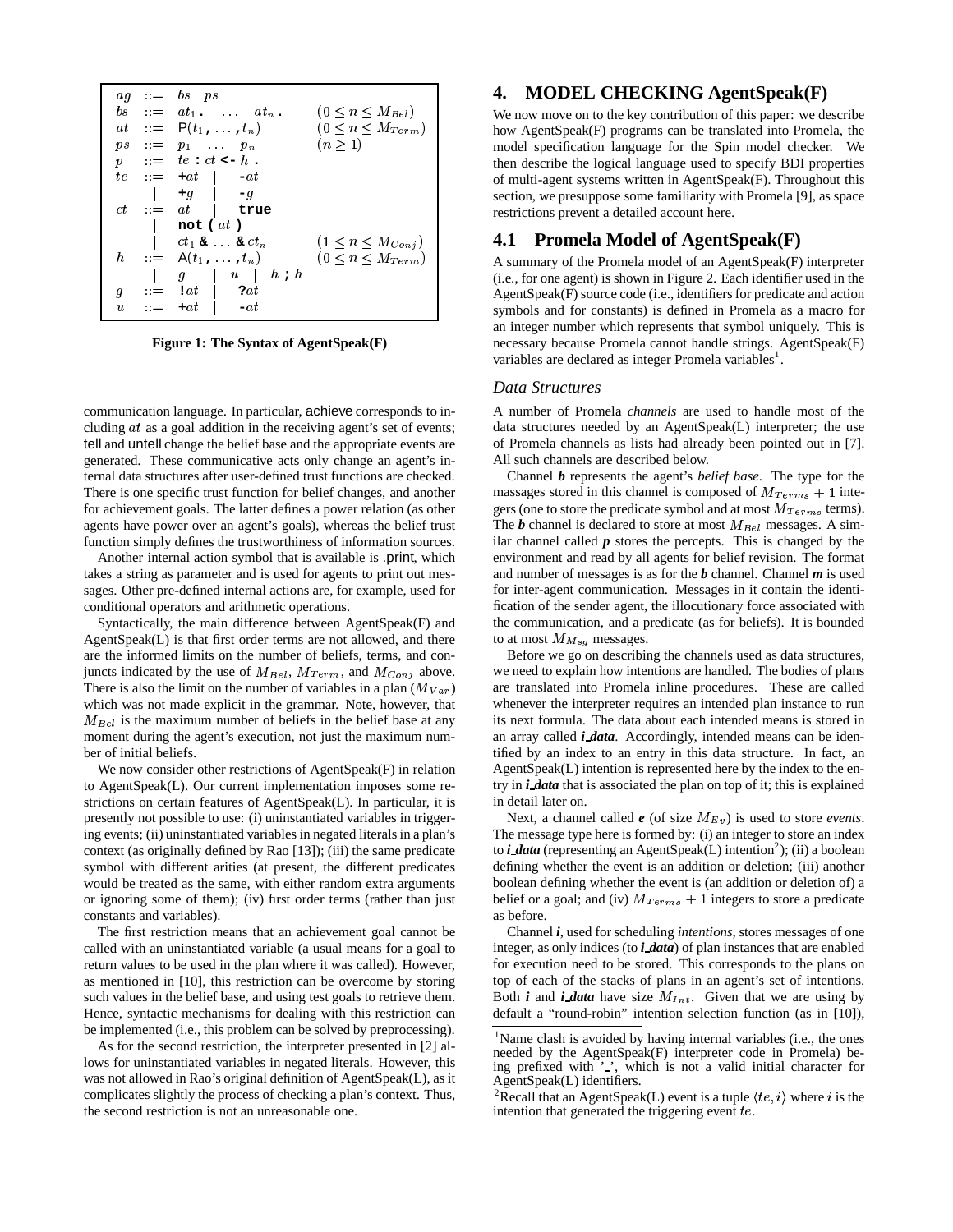plan instances that are ready to be scheduled insert their indices (to *i data*) at the end of *i*. The first index in channel *i* specifies the next plan that will have a given formula in its body chosen for execution. More on intention selection is mentioned in the next section.

Finally, the  $a$  channel (for  $actions$ ) stores at most  $M_{Act}$  messages of the same type as *b* plus an identification of the agent requesting the action. Recall that an action has the same format as a belief atom (the difference in practice is that they appear in the body of plans).

The whole multi-agent system code in Promela will have arrays of the channels described above, one for each agent in the system. Only channels *p* and *a* are unique. They work as connection points with the environment, which is accessed by all agents. The environment is implemented as a Promela process type called Environment, which is defined by the user. It reads actions from channel *a* (which is written into by all agents) and changes the percepts that are stored in channel *p* (which is read by all agents).

#### *The Interpretation Cycle*

The AgentSpeak(L) interpretation cycle is summarised in Figure 2 (it shows the structure of the code generated for one of the agents). When an interpretation cycle starts, the agent checks its "mail box", and processes the first message in channel *m*. The effects of the illocutionary forces that can be used, as mentioned in Section 3, are defined in an inline procedure CheckMail in a header file. This can be altered by the user to change or extend the semantics of communication acts, if necessary. Note that checking for messages is not explicitly mentioned in the original definitions of the abstract interpreter for AgentSpeak(L) [13, 5]. We here have separate stages in the interpretation cycle for considering inter-agent communication and perception of the environment, then belief revision takes care of both sources of information (in the figure, perception of the environment is implicit within belief revision). The trust functions (mentioned in Section 3) associated with this belief revision process are read from a header file. Unless the inline procedures TrustTell and TrustAchieve are redefined by the user, full trust is assumed among agents.

Next, the agent runs its belief revision function ("BRF" in the figure). The one used here is a simple piece of code composed of two Promela do loops. The first one checks all percepts (in *p*) and adds to the belief base (channel  $\boldsymbol{b}$ ) all those that are not presently there. This generates corresponding belief-addition events (of format  $\langle +at, T \rangle$ ). The second loop checks for current beliefs that are no longer in the percepts, and removes them. This generates the appropriate belief-deletion events (i.e.,  $\langle -at, T \rangle$ ). It is, of course, a comparatively simple belief revision function, but quite appropriate for ordinary AgentSpeak(L) programs. The belief revision function is in a header file generated by the translator, and may be changed by the user if a more elaborate function is required.

Then, an event to be handled in this interpretation cycle has to be chosen. Events are handled via a FIFO policy here. Thus, when new events are generated, they are inserted in the end of *e*, and the first message in that channel is selected as the event to be handled in the current cycle. The heads of all plans in an agent's plan library are translated into a sequence of attempts to find a relevant and applicable plan. Each such attempt is implemented by a matching of the triggering event against the first event in *e*, and checking whether the context is a logical consequence of the beliefs. This is implemented as nested loops based on  $M_{Coni}$  auxiliary channels of size  $M_{Inst}$ , storing the relevant predicates from the belief base; the loops go on until a unification is found (or none is possible).

If the attempt for a plan  $p_j$  is successful, then it is considered as the intended means for the selected event. (Note that the  $\mathcal{S}_{\mathcal{O}}$ 

selection function is implicitly defined as the order in which plans are written in the code.) At this point, a free space in *i data*, the array storing intention data, is needed (see FindFreeSpace in the figure). This space is initialised with the data of that intended means stating that: it is an instance of plan  $p<sub>j</sub>$ ; the formula in the body of the plan to be executed next is the first one (by initialising a *formula counter*); the triggering event<sup>3</sup> with which this plan is associated; the index in this array of the intention which generated the present event (if it was an internal one); and the binding of variables<sup>4</sup> for that plan instance.

There are some issues that have to be considered in relation to event selection and the creation of new intentions. The first message in channel *e* is always removed. This means that the event is discarded if no applicable plan was found for it. Also, recall that the user defines  $M_{Int}$ , specifying the maximum expected number of intentions an agent will have at any given time. Recall that this corresponds to the maximum number of plan instances in an agent's set of intentions (not the number of stacks of plans allowed in it). If any agent requires more than  $M_{Int}$  intended means, a Promela assertion will fail, interrupting the verification process (and similarly for the other translation parameters).

Finally, channel *i* is used for scheduling the execution of the various intentions an agent may have. As a round-robin like scheduler is assumed by default, using a channel for this is quite straightforward. Indices of the *i data* array currently in *i* are used as a reference for the present intended means. When an intended means is enabled for execution, its index is sent to channel *i*. The integer value  $idx$  in the first message in that channel is used as an index to access the intention data that is necessary for executing its next formula. This is done by calling an inline procedure according to the plan type stated in *i data*  $[i dx]$  (and  $idx$  is sent as a parameter to that inline procedure).

Plan bodies given in AgentSpeak(L) are translated into Promela inline procedures. Whenever these procedures are called, they only run the code that corresponds to the next formula to be executed (by checking the formula counter in the intention data). After executing the code for the current formula, the formula counter is incremented. Then the index in  $\mathbf{i}$  *data* for this intended means ( $\mathbf{i} \, dx$ ) received as parameter) is inserted again in channel *i*, meaning that it is ready to be scheduled again. However, this is not done when the corresponding formula was an achievement goal; this is explained further below. When the last formula is executed,  $idx$  is no longer sent to *i*, and the space in *i data* for that plan instance is freed.

The translation of each type of formula that can appear in a plan body is relatively simple. Basic actions are simply appended to the *a* channel, with the added information of which agent is requesting it. The user-defined environment should take care of the execution of the action. Addition and deletion of beliefs is simply translated as adding or removing messages to/from the *b* channel, and including the appropriate events in *e*. Test goals are simply an attempt to match the associated predicate with any message from channel *b*. The results in the Promela variables representing uninstantiated variables in the test goal are then stored in *i data*, so that these values can be retrieved when necessary in processing subsequent formulæ. Achievement goals, however, work in a slightly different way from other types of formula.

When an achievement goal appears in the body of a plan in a running intention, all that happens is the generation of the appropriate internal event. Suppose the index in *i data* of the plan instance on top of that intention is  $i_1$ . The intention that generated the event

<sup>&</sup>lt;sup>3</sup>This is needed for retrieving information on the desired and intended formulæ of an agent.

<sup>&</sup>lt;sup>4</sup>This is stored in an array of size  $M_{Var}$ .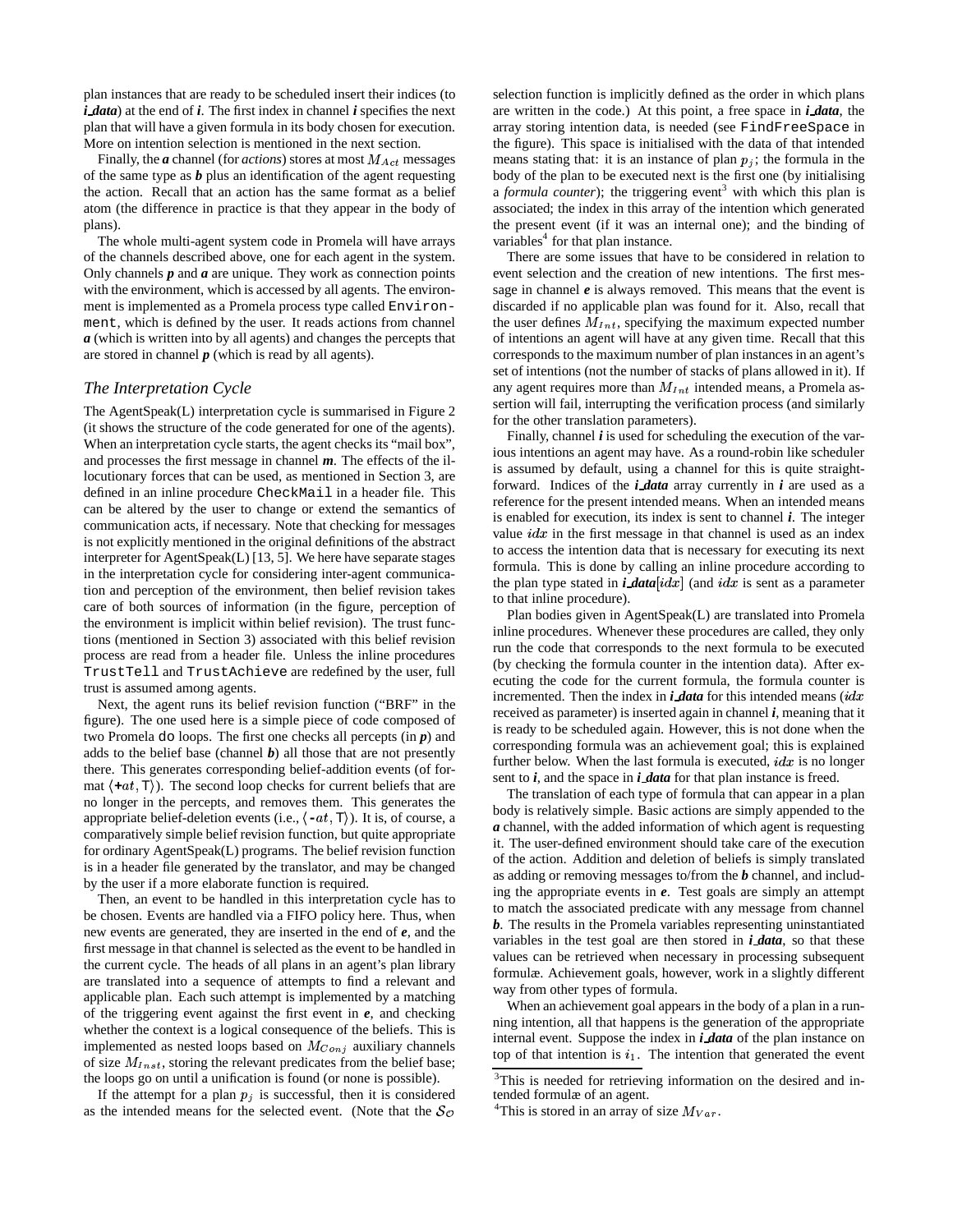

**Figure 2: Abstract Promela Model for an AgentSpeak(F) Agent**

is *suspended* until that event is selected in a reasoning cycle. In the Promela model, this means that we have to send a message to channel *e*, but the formula counter is not incremented, and index  $i_1$  is not sent to  $i$ . This means that the plan instance in  $i_1$  is not enabled for scheduling. However, the generated event will have  $i_1$ to mark the intention that generated it. When an intended means is created for that event,  $i_1$  will be annotated in *i data* as the index of the intention that created it. All inline procedures generated as translation of plan bodies check, after the last formula is selected to run, whether there is an intention index associated with the entry in *i data* they receive as parameter. If there is, that index should now be sent to *i*, thus allowing the previously suspended intended means to be scheduled again.

This completes a reasoning cycle (a cycle of interpretation of an AgentSpeak(L) program). Each of the four main parts in the cycle (as seen in Figure 2), namely belief revision, checking interagent communication, event selection (and generating a new intended means for it), and intention selection (and executing one formula of it), are atomic steps in Promela. This means that, during model checking, Spin will consider all possible interleavings of such atomic operations being executed by all agents in the multiagent system. This captures the different possible execution speeds of the agents.

The event selection and intention selection parts of the interpretation cycle always use the first messages in channels *e* and *i*, respectively. However, before those parts of the cycle, two inline procedures are called. These procedures, named SelectEvent and SelectIntention have no effect by default, so channel *e* is used as a queue of events, and *i* provides a round-robin scheduler. Users can have control over event and intention selection by including code in the definition of those procedures. Such code would change the order of the messages in *e* or *i* (in particular the first ones) thus determining the event or intention that is going to be selected next.

The whole multi-agent system is started up in the Promela init process. It runs the user-defined Environment process and then creates one process for each agent defined in the translation process. The next section discusses the way in which BDI properties are specified for model-checking an AgentSpeak(F) multi-agent system created in the way described so far.

## **4.2 Verifying BDI Properties**

Ideally, we would like to be able to verify that systems implemented in AgentSpeak(L) satisfy (or do not satisfy) properties expressed in BDI logic. In this section, we show how BDI logic properties can be mapped down into Spin-format Linear Temporal Logic (LTL) formulæ and associated predicates over the data structures in the Promela system.

In [3], a way of interpreting the informational, motivational, and deliberative modalities of BDI logics for AgentSpeak(L) agents was given. This was used to prove which of the asymmetry thesis principles [15] are enforced by AgentSpeak(L). In this work, we use that same framework for interpreting the B-D-I modalities in terms of data structures within the Promela model of an AgentSpeak(F) agent in order to translate (temporal) BDI properties into Promela never-claims. The particular logical language that is used for specifying such properties is given towards the end of the section.

The definitions in [3] are based on the operational semantics of AgentSpeak(L) [11]. The configurations of transition system giving such operational semantics are defined as a pair  $\langle ag, C \rangle$ , where an agent  $ag = \langle bs, ps \rangle$  is defined as a set of beliefs bs and a set of plans  $ps$  (see Section 3), and  $C$  is the agent's present circumstance defined as a tuple  $\langle I, E, A, R, Ap, \iota, \rho, \varepsilon \rangle$ , where I, E, and A are as given in the definition of an AgentSpeak(L) agent in Section 2 (the others are not relevant here).

We here give only the main definitions within [3]; the argumentation on the proposed interpretation is omitted. In particular, discussion is given in that paper on the interpretation of intentions and desires, as the *belief* modality is clearly defined in AgentSpeak(L). We say that an AgentSpeak $(L)$  agent  $ag$ , regardless of its circumstance C, believes a formula  $\varphi$  iff it is included in the agent's belief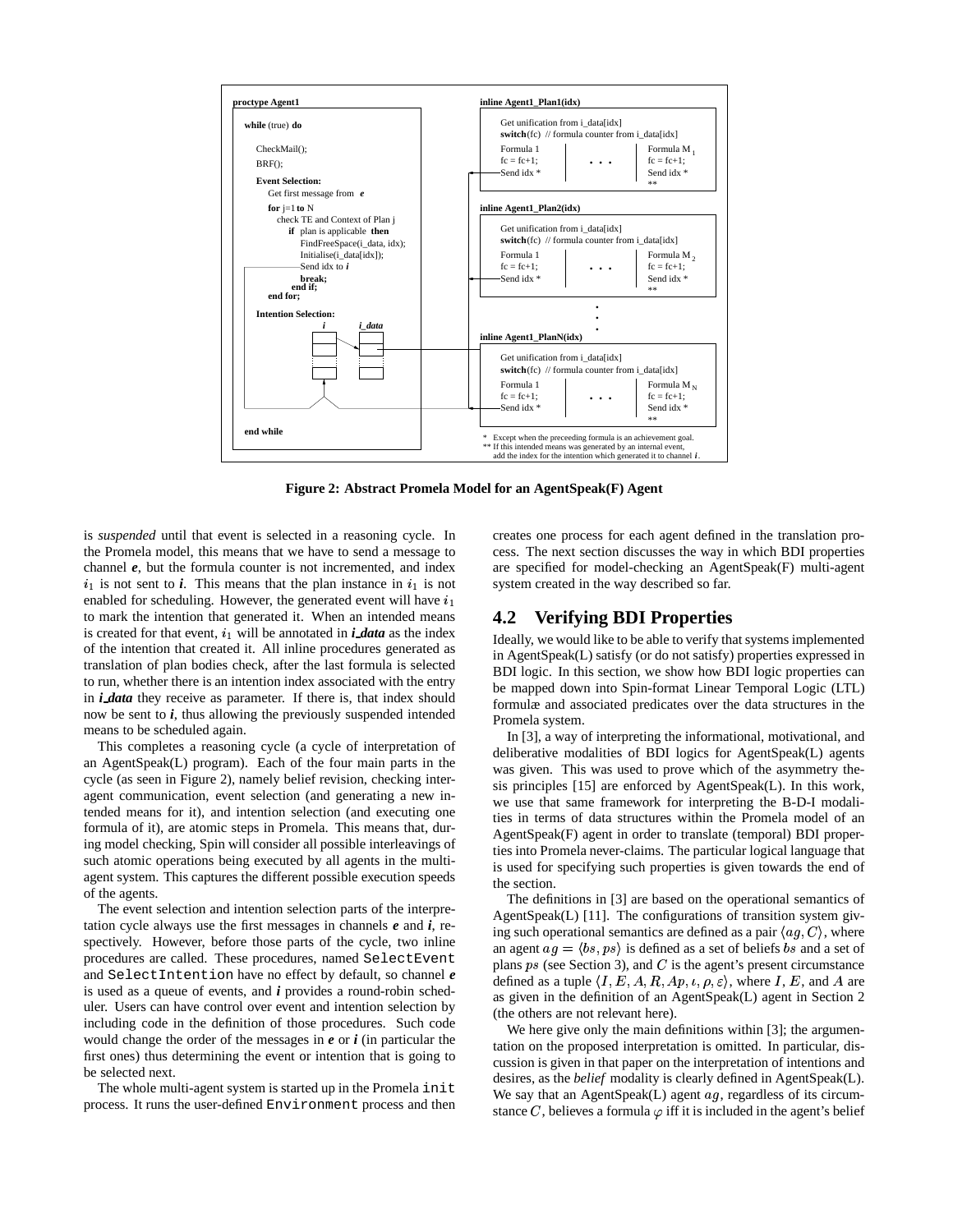base; that is, for an agent  $ag = \langle bs, ps \rangle$ :

$$
\operatorname{BEL}_{(a,q,C)}(\varphi) \equiv \varphi \in bs.
$$

Note that a closed world is assumed, so  $BEL_{(ag, C)}(\varphi)$  is true if  $\varphi$  is included in the agent's belief base, and  $BEL_{(a,q,C)}(\neg \varphi)$  is true otherwise, where  $\varphi$  is an atom (i.e.,  $at$  in Section 3).

Before giving the formal definition for the *intention* modality, we first define an auxiliary function  $agls: \mathcal{I} \to \mathbb{P}(\Phi)$ , where  $\mathcal{I}$  (see Sec. is the domain of all individual intentions and  $\Phi$  is the domain of all atomic formulæ (as mentioned above). Recall that an intention is a stack of partially instantiated plans, so the definition of  $\mathcal I$  is the mass as follows. The empty intention (or true intention) is denoted by **T**, and **T**  $\in \mathcal{I}$ . If p is a plan and  $i \in \mathcal{I}$ , then also  $i[p] \in \mathcal{I}$ . The notation  $i[p]$  is used to denote the intention that has plan p on top of another intention i, and  $C_E$  denotes the E component of  $C$  (and similarly for the other components). The  $agls$  function below takes an intention and returns all achievement goals in the triggering event part of the plans in it:

*agls*(T) = {}  
*agls*(*i*[*p*]) = 
$$
\begin{cases} \{at\} \cup agls(i) & \text{if } p = +!at : ct < -h, \\ agls(i) & \text{otherwise.} \end{cases}
$$

Formally, we say an AgentSpeak(L) agent  $ag$  intends  $\varphi$  in circumstance C if, and only if, it has  $\varphi$  as an achievement goal that currently appears in its set of intentions  $C_I$ , or  $\varphi$  is an achievement goal that appears in the (suspended) intentions associated with events in  $C_E$ . For an agent  $ag$  and circumstance C, we have:

$$
INTERD_{(ag,C)}(\varphi) \equiv \varphi \in \bigcup_{i \in C_I} agls(i) \quad \forall \quad \varphi \in \bigcup_{\langle te,i \rangle \in C_E} agls(i). \quad \text{gugg} \quad \text{reque}
$$

Note that we are only interested in atomic formulæ  $at$  in triggering events that have the form of additions of achievement goals, and ignore all other types of triggering events. These are the formulæ that represent (symbolically) properties of the states of the world that the agent is trying to achieve (i.e., the intended states). However, taking such formulæ from the agent's set of intentions does not suffice for defining intentions, as there can be *suspended* intentions. Suspended intentions are precisely those that appear in the set of events.

We are now in a position to define the interpretation of the *desire* modality in AgentSpeak $(L)$  agents. An agent in circumstance  $C$ desires a formula  $\varphi$  if, and only if,  $\varphi$  is an achievement goal in C's that acce set of events  $C_E$  (associated with any intention i), or  $\varphi$  is a current intention of the agent; more formally:

$$
\mathrm{DES}_{(ag,C)}(\varphi) \equiv \langle +! \varphi, i \rangle \in C_E \quad \lor \quad \mathrm{INTERD}_{(ag,C)}(\varphi).
$$

Although this is not discussed in the original literature on AgentSpeak(L), it was argued in [3] that the *desire* modality in an AgentSpeak(L) agent is best represented by additions of achievement goals presently in the set of events, as well as its present intentions.

The definitions above tell us precisely how the BDI modalities that are used in claims about the system can be mapped onto the AgentSpeak(F) structures implemented as a Promela model. We next present, in full, the logical language that is used to specify properties of the BDI multi-agent systems written in AgentSpeak(F) that we can model-check following the approach in this paper.

The logical language we use here is a simplified version of  $\mathcal{L}ORA$  [17], which is based on modal logics of intentionality, dynamic logic, and CTL\*. In the restricted version of the logic used

here, we limit the underlying temporal logics to LTL rather than CTL<sup>\*</sup>, given that LTL formulæ (excluding the "next" operator  $\bigcap$ ) are automatically translated into Promela never-claims by Spin. We describe later on some other restrictions aimed at making the logic directly translatable into Spin-format LTL formulæ.

Let  $pe$  be any valid Promela boolean expression,  $l$  be any agent label,  $x$  be a variable ranging over agent labels, and  $at$  and  $a$  be atomic and action formulæ defined in the AgentSpeak(F) syntax (see Section 3), except with no variables allowed. Then the set of well-formed formulæ (*wff*) of this logical language is defined inductively as follows:

- 1.  $pe$  is a  $wff$ ;
- 2.  $at$  is a  $wff$ ;
- 3. (Bel  $l$  at), (Des  $l$  at), and (lnt  $l$  at) are  $wff$ ;
- 4.  $\forall x.(M \ x \ at)$  and  $\exists x.(M \ x \ at)$  are wff, where  $M \in$  $\{Bel, Des, Int\}$  and  $x$  ranges over a finite set of agent labels;
- 5. (Does  $l\ a)$  is a *wff*;
- 6. if  $\varphi$  and  $\psi$  are *wff*, so are  $(\neg \varphi)$ ,  $(\varphi \land \psi)$ ,  $(\varphi \lor \psi)$ ,  $(\varphi \Rightarrow \psi)$ ,  $(\varphi \Leftrightarrow \psi)$ , always  $(\Box \varphi)$ , eventually  $(\Diamond \varphi)$ , until  $(\varphi \mathcal{U} \psi)$ , and "release", the dual of until  $(\varphi \mathcal{R} \psi)$ ;
- 7. nothing else is a *wff*.

In the syntax above, agent labels denoted by  $l$ , and over which variable  $x$  ranges, are the ones associated with each AgentSpeak(F) program during the translation process. That is, the labels given as input to the translator form the finite set of agent labels over which the quantifiers are defined. The only unusual operator in this language is (Does  $l \, a$ ), which holds if the agent denoted by  $l$  has requested action  $a$  and that is the next action to be executed by the environment. An AgentSpeak(F) atomic formula  $at$  is used to refer to what is actually true of the environment. In practical terms, it comes down to checking whether the predicate is in channel *p* where the percepts are stored by the (user-defined) environment. We do not give semantics (even informally) to the other operators above, as they have been extensively used in the multi-agent systems literature, and formal semantics can be found in the references given above. Note, however, that the BDI modalities can only be used with AgentSpeak(L) atomic propositions.

The concrete syntax used in the system for writing formulæ of the language above is that of Spin's LTL. Before passing the LTL formula on to Spin, we translate Bel, Des, and Int into expressions that access the AgentSpeak(L) data structures modelled in Promela (according to the definitions in the previous section). Modality Does is implemented by checking the first message in channel *a*, the one used by agents to send to the environment the action they want to see executed (see Section 4.1). That first message in *a* is the action that is going to be executed next by the environment (as soon as it is scheduled by Spin).

## **5. A CASE STUDY**

In this section, we describe a simplified auction scenario that we use to illustrate the sort of programs and specifications that can be used in our framework. The simple environment (written in Promela) announces 10 auctions and simply states which agent is the winner in each one (the one with the highest bid). There are three agents participating in these auctions, with three simplified bidding strategies. During the process of automatic translation from AgentSpeak(F) source files into a Promela code for the multi-agent system, we associate labels ag1, ag2, and ag3 with the three agents present in the system. The AgentSpeak(F) source code for these agents is given below.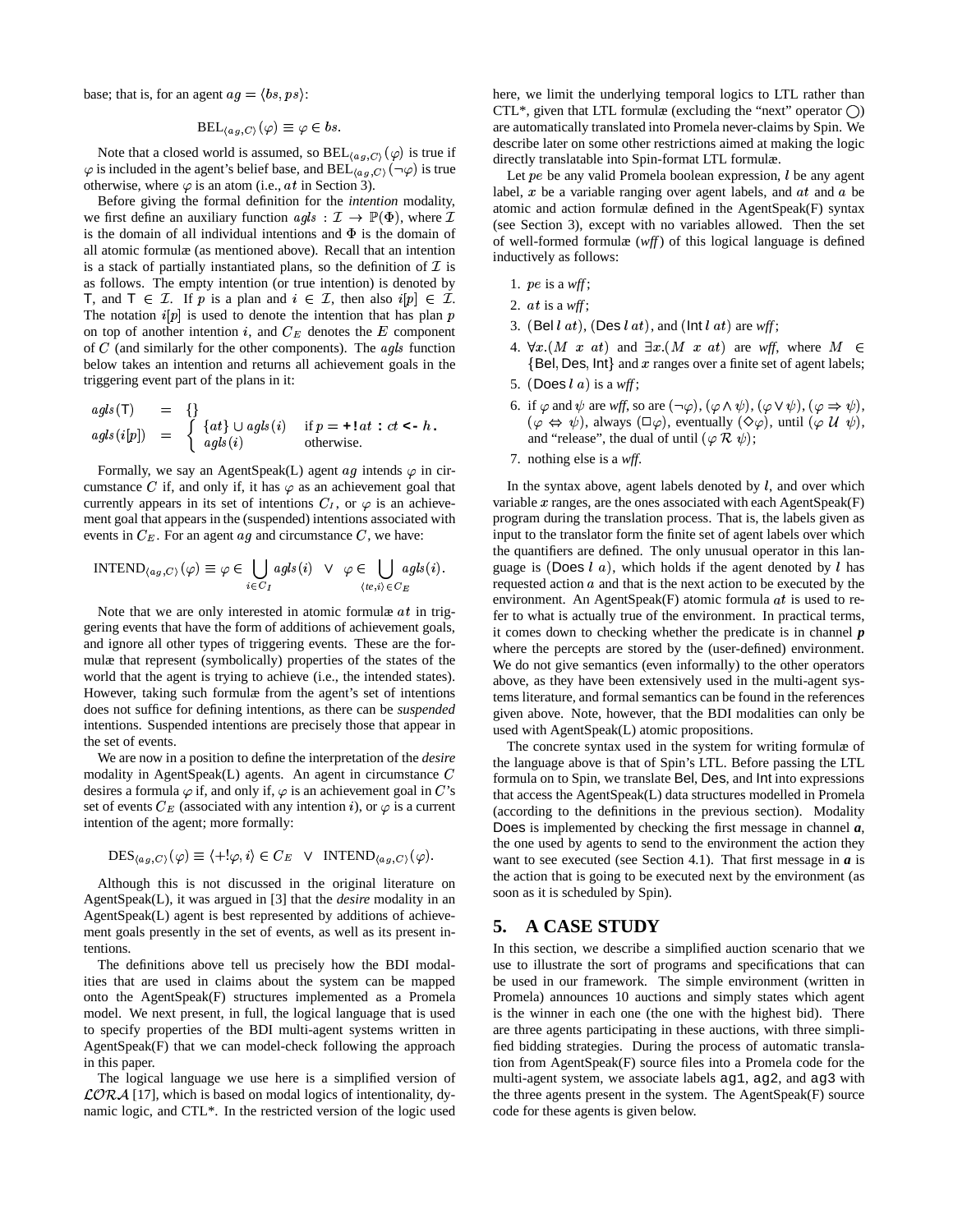#### **Agent ag1**

+auction(N) : true <- place\_bid(N,6).

myself(ag3).

Agent ag1 is a very simple agent which bids 6 whenever the environment announces a new auction.

#### **Agent ag2** myself(ag2). bid(ag2,4).

```
ally(ag3).
+auction(N) : myself(I) & ally(A) & not(alliance(A,I))
   <- ?bid(I,B); place_bid(N,B).
+auction(N) : alliance(A,I)
   <- place_bid(N,0).
+alliance(A,I) : myself(I) & ally(A)
   \leftarrow ?bid(I,B);
      .send(A,tell,bid(I,B));
      .send(A,tell,alliance(A,I)).
```
Agent ag2 bids 4, unless it has agreed on an alliance with ag3, in which case it bids 0. When  $aq2$  receives a message from  $aq3$ proposing an alliance, a belief alliance(ag3,ag2) is added to ag2's belief base (the default trust function is used). That is a triggering event to the last plan, which informs ag3 of how much ag2 was bidding, and confirms that ag2 agrees to form an alliance with ag3.

#### **Agent ag3**

```
bid(ag3,3).
ally(ag2).
threshold(3).
+auction(N) : threshold(T) & .gte(T,N)
   <- !bid_normally(N).
+auction(N) : myself(I) & winner(I)
              \alpha ally(A) \alpha not(alliance(I,A))
   <- !bid_normally(N).
+auction(N) : myself(I) & not(winner(I))
              \& ally(A) & not(alliance(I,A))
   <- !alliance(I,A);
      !bid_normally(N).
+auction(N) : alliance(I,A)
   \leftarrow ?bid(I,B); ?bid(A,C);
      .plus(B,C,D); place_bid(N,D).
+!bid_normally(N) : true
   <- ?bid(I,B); place_bid(N,B).
+!alliance(I,A) : not(alliance(I,A))
   <- .send(A,tell,alliance(I,A)).
```
Agent ag3 tries to win the first  $T$  auctions, where  $T$  is a threshold stored in its belief base. If it is does not win any auctions up to that point, it will try to achieve an alliance with ag2 (by sending the appropriate message to it). When ag2 confirms that it agrees to form an alliance, then ag3 starts bidding, on behalf of them both, with the sum of their usual bids.

The following specifications were translated into Promela neverclaims and used to verify certain (liveness) properties of the system.

```
\Box(\neg (Bel ag3 winner (ag3)) \Lambda(Des ag3 alliance(ag3, ag2)) \Rightarrow\Diamond(\textsf{Int ag3 alliance}(\texttt{ag3},\texttt{ag2}))\qquad \  )
```
The specification above says that whenever ag3 does not believe it has won the auction and desires to form an alliance with ag2, then eventually ag3 will also intend to do so. This guarantees that AgentSpeak(L) will always find an applicable plan for handling the event +!alliance(ag3,ag2). The next specification assures that eventually both agents will have agreed on an alliance.

```
\Diamond( (\sf{Bel} ag2 alliance(ag3, ag2))\land\left(\mathsf{Bel}\,\mathsf{ag3}\,\mathsf{alliance}(\mathsf{ag3},\mathsf{ag2})\right) )
```
Further, we ensure that if they do agree on an alliance, then eventually ag3 will win all auctions on behalf of the alliance (it is true of the environment that ag3 is the winner).

> $\square($  ( $\sf{Bel}$  ag2 alliance $(\texttt{ag3}, \texttt{ag2})) \wedge$ (**Be**lag3 alliance(ag3, ag2))  $\Rightarrow$  $\Diamond$  I winner (ag3)  $\qquad \qquad$  )

With these specifications, we detected an error in the AgentSpeak $(F)$  code for  $aq3$  as given above. The plan with triggering event  $+!$  alliance  $(I, A)$  is only applicable if an alliance has not yet been established. The context of the plan that generates that event guarantees that an alliance was not established at the time the event is generated. However, a run of the system is possible in which the message from  $aq2$  confirming the alliance arrives after the generation of the event, but before the event is selected (in an attempt to find an applicable plan). Because in the current translation into Promela we cannot handle plan failure, this means that  $aq3$ will not make a bid. Given that the environment was programmed so as not to proceed before all bids have been placed, the model checker finds an infinite cycle which does not satisfy the specifications. The easiest way to solve this problem, is by simply replacing  $not(alliance(I, A))$  with true in the context of the plan for  $+i$ alliance(I,A). More than one message proposing an alliance may be sent to ag2, but the extra ones will be ignored by it, as it already believes alliance(ag3,ag2) (hence no further event is generated by belief revision). Once this modification is made, the formulæ above can be verified.

## **6. RELATED WORK**

Since Rao's original proposal [13], a number of authors have investigated a range of different aspects of AgentSpeak(L). In [5], a complete abstract interpreter for AgentSpeak(L) was formally specified using the Z specification language. Some extensions to AgentSpeak(L) were proposed in [2], and an interpreter for the extended language was introduced. The extensions aim at providing a more practical programming language; the extended language also allows the specification of relations between plans and quantitative criteria for their execution. The interpreter then uses decision-theoretic task scheduling for automatically guiding the choices made by an agent's intention selection function.

In [11], an operational semantics for AgentSpeak(L) was given following Plotkin's structural approach; this is a more familiar notation than Z for giving semantics to programming languages. Later, that operational semantics was used in the specification of a framework for carrying out proofs of BDI properties of AgentSpeak(L) [3]. The particular combination of asymmetry thesis principles [15] satisfied by any AgentSpeak(L) agent was shown in that paper. This is relevant in assuring the rationality of agents programmed in AgentSpeak(L).

Model checking techniques have only recently begun to find a significant audience in the multi-agent systems community. Rao and Georgeff developed basic algorithms for model-checking BDI logics [14], but the authors proposed no method for generating BDI models from programs. In [1], a general approach for modelchecking multi-agent systems was proposed, based on the branching temporal logic CTL together with modalities for BDI-like attitudes. However, once again no method was given for generating models from actual systems, and so the techniques given there could not easily be applied to verifying real multi-agent systems. In [8], techniques were given for model-checking temporal epistemic properties of multi-agent systems; the target of that work was the Spin model checker. However, that work did not consider an agent's motivational attitudes, such as desires and intentions.